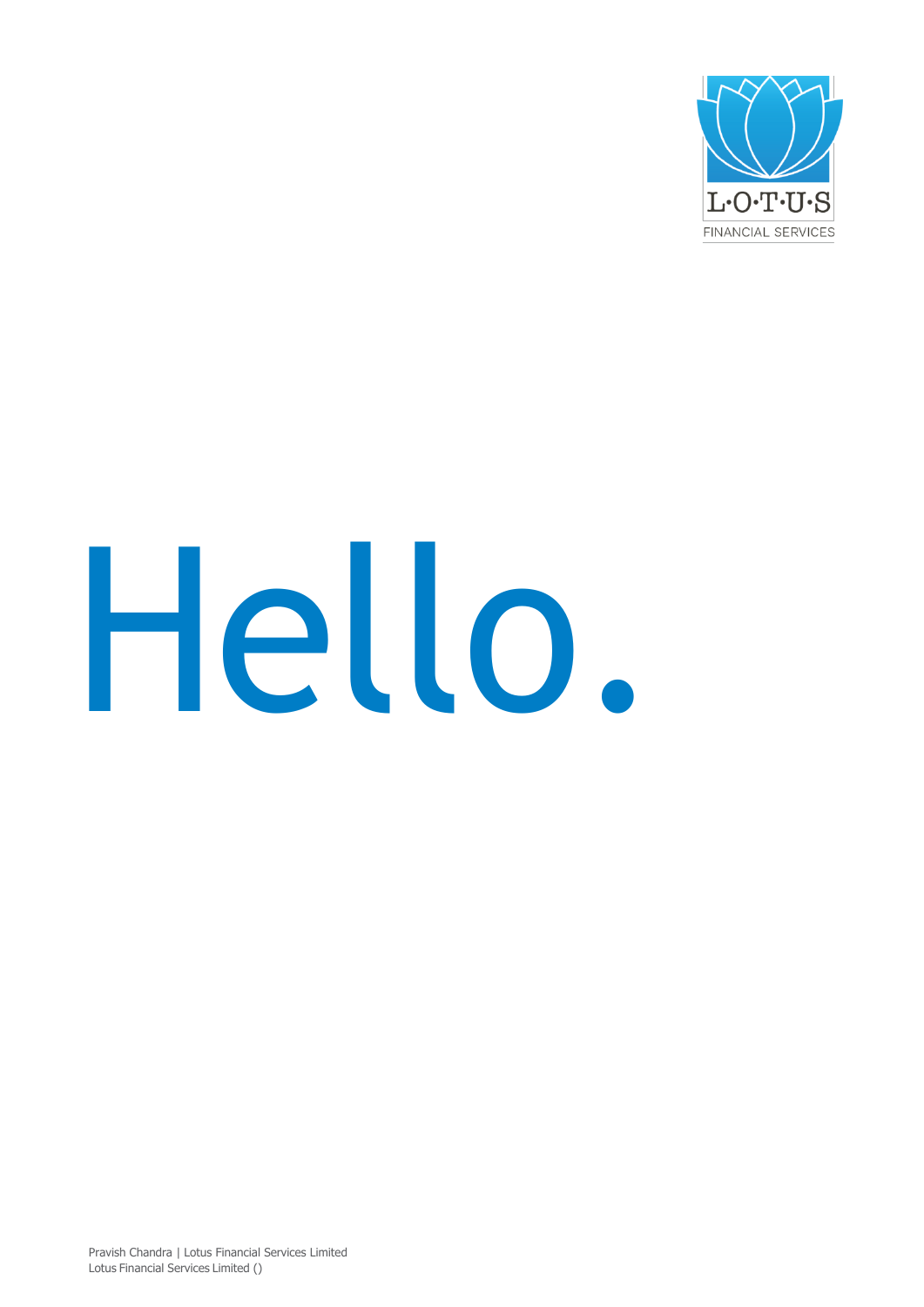### **Talking to someone** who gets it really makes a difference.

#### **Pravish Chandra. Financial Adviser**

021 336 952 | [homeloan@lotusfinance.co.nz](mailto:homeloan@lotusfinance.co.nz)

29 Astley Avenue, Neш Lynn, Auckland, Neш Zealand. 0600

FSPR Number: 332246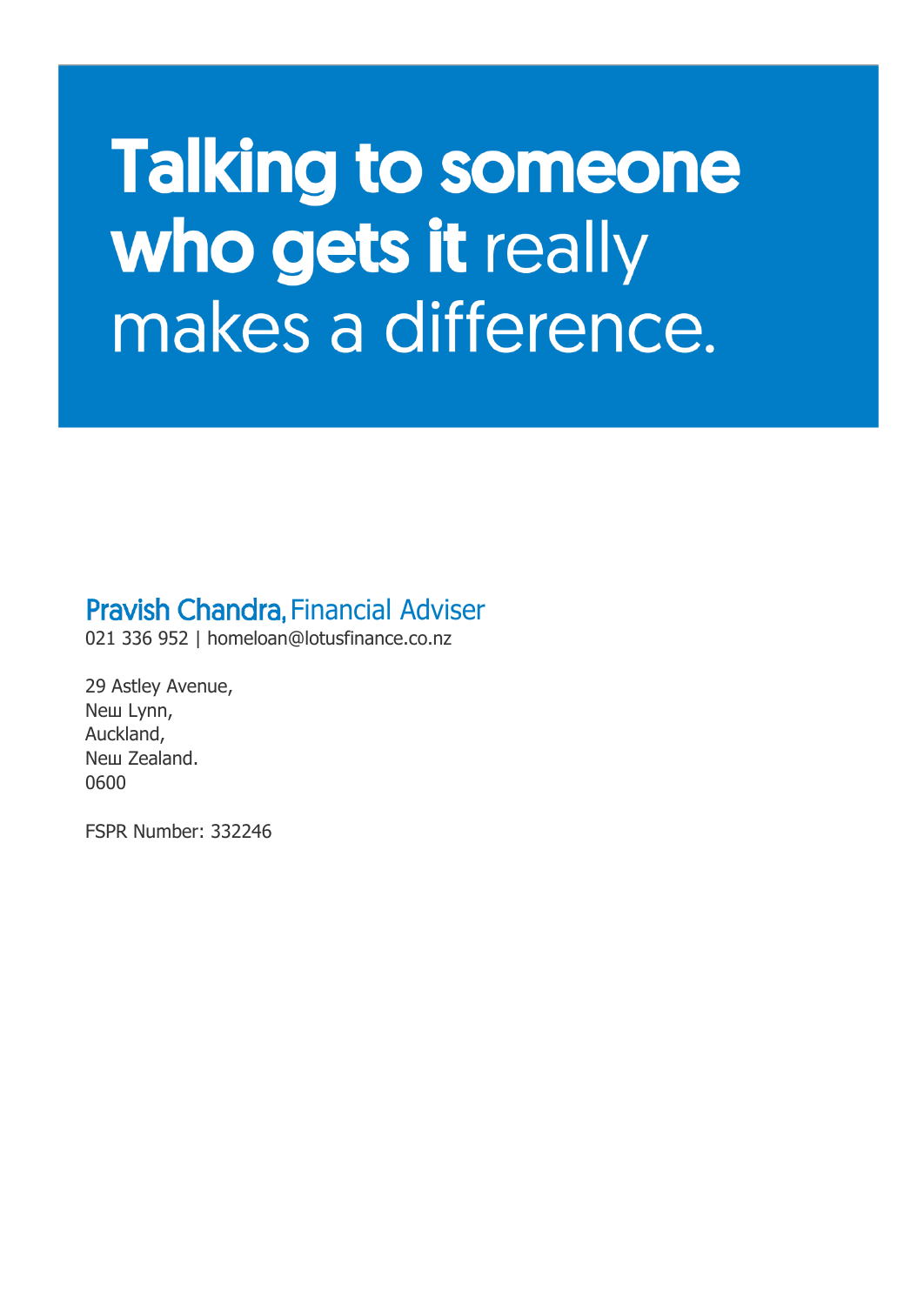### Our promise. Five things...



#### **FIND THE RIGHT DEAL FOR YOU**

- We'll compare 20+ banks and lenders
- No fees\* for you, I'm paid by the lender you choose
- The power to negotiate discounts



#### **SAVEYOUTIME**

- We'll compare the market for you
- Expert research to find you the right loan
- Do all the legwork for your application



#### **KEEPITSIMPLE**

- No jargon! Everything explained simply
- I work for you, not the banks or shareholders
- Make moving in and out a breeze



#### **HELP YOU GET COVERED**

- Connect you with home and contents insurance
- Life insurance and income protection for unexpected situations



#### **HELP YOU GROW**

- Put a plan in place for the future
- Achieve your goals today
- Provide solutions for all your needs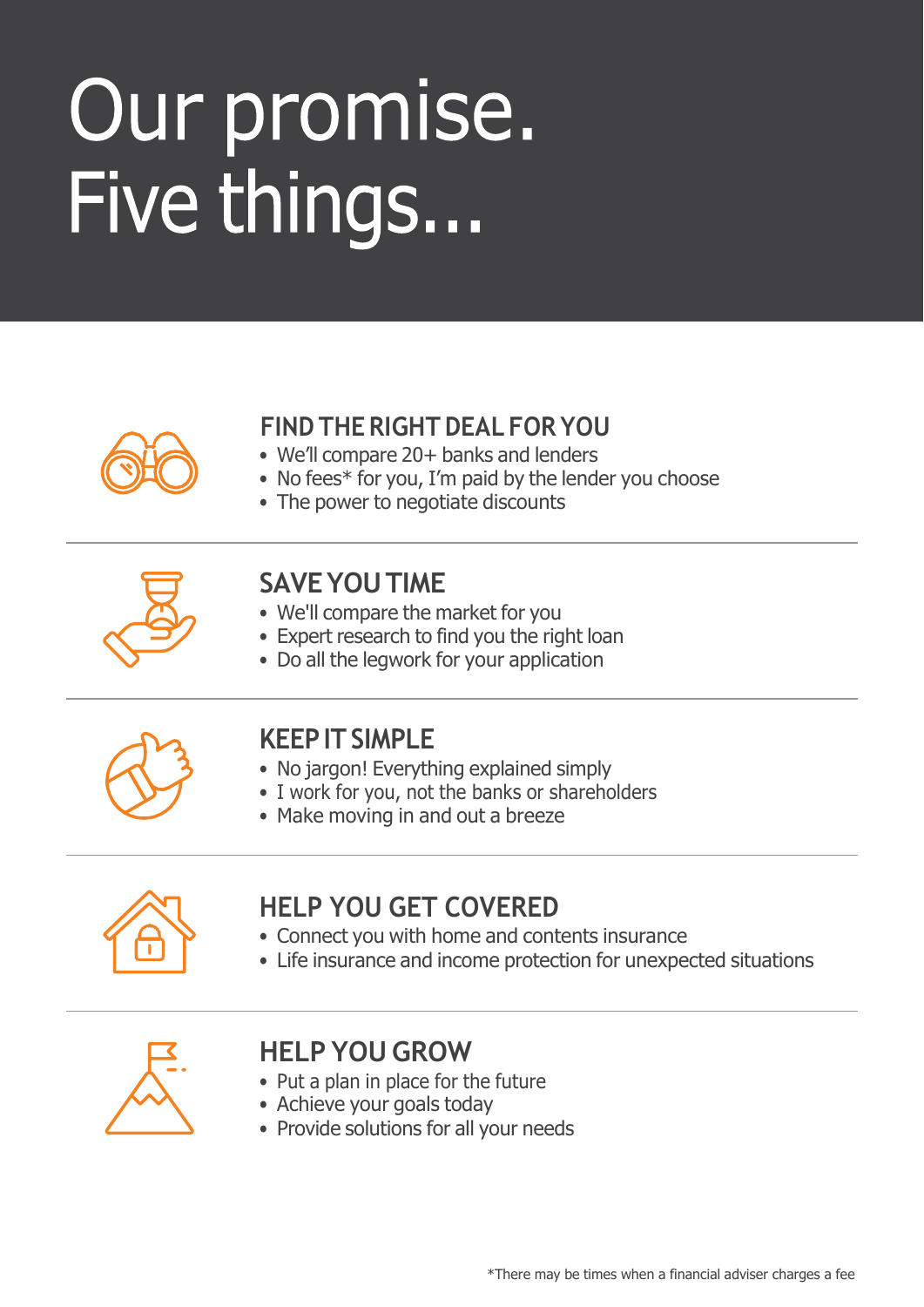### You're in good hands.

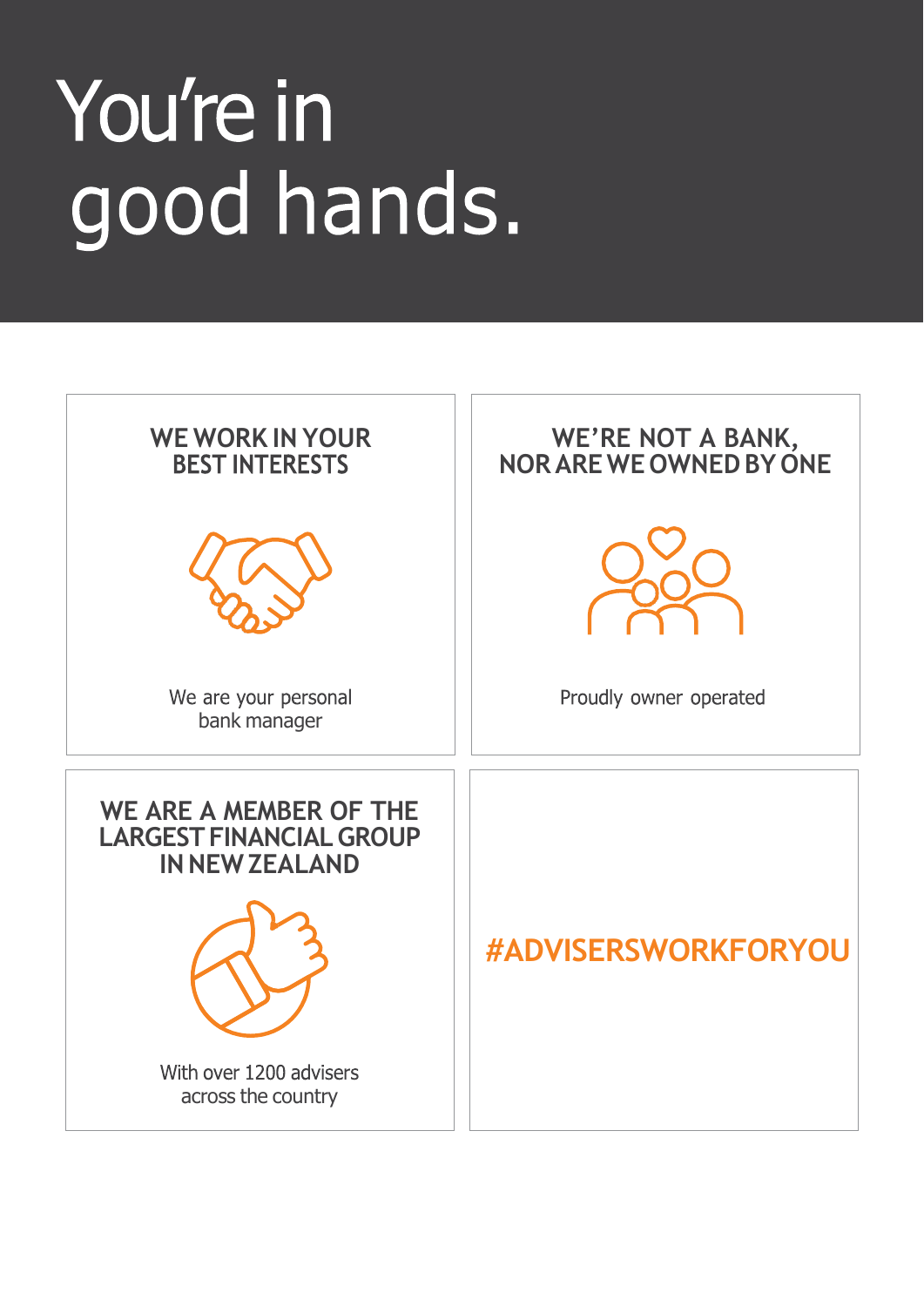### Access to over 20+ banks and lenders all in one place.

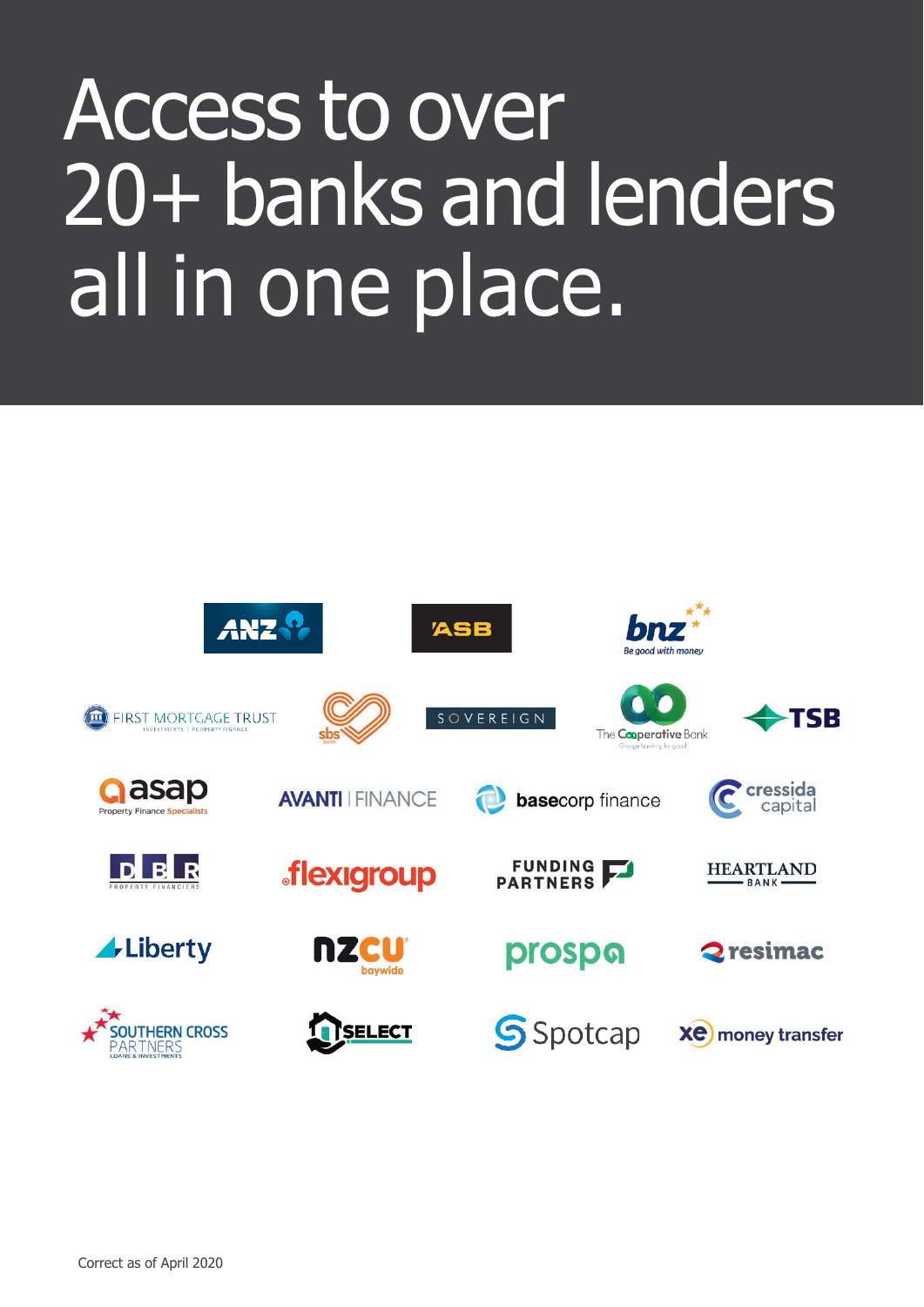### How we will work together.

**FIRST CHAT** 

We get to know you, and ensure you know what we do and how we do it. We'll talk about what you are trying to do, your goals and ambitions, and whether we can help you.

#### **UNDERSTANDYOURSITUATION**

We'll gather information from you including family details, income and assets and other financial information.

#### **RESEARCHANDRECOMMEND**

We'll research the market and ensure our recommendation is the most competitive solution for you, and best suits your needs.

#### **LODGEYOURAPPLICATION**

We'll work with you and the lender, and do the legwork to get you pre approved.

#### **APPROVALMOMENT & PROTECTION**

Congratulations! This is what we live for. Now you know what you can afford and have the thumbs up from your lender for what you need, when you need it. We'll confirm the details with you. We will also see if we can help you get protection for your home and loved ones should anything go wrong.

## 6

1

2

3

4

5

#### **SETTLEMENT PROCESS & BEINGTOGETHER FOR THE LONGHAUL**

We'll also be there for you during the settlement process to keep an eye on it all and let you know everything has gone smoothly. This is just the beginning of our partnership. It's my ambition to help your financial future thrive. I'll be in regular contact with you to check in and review any changes to your situation.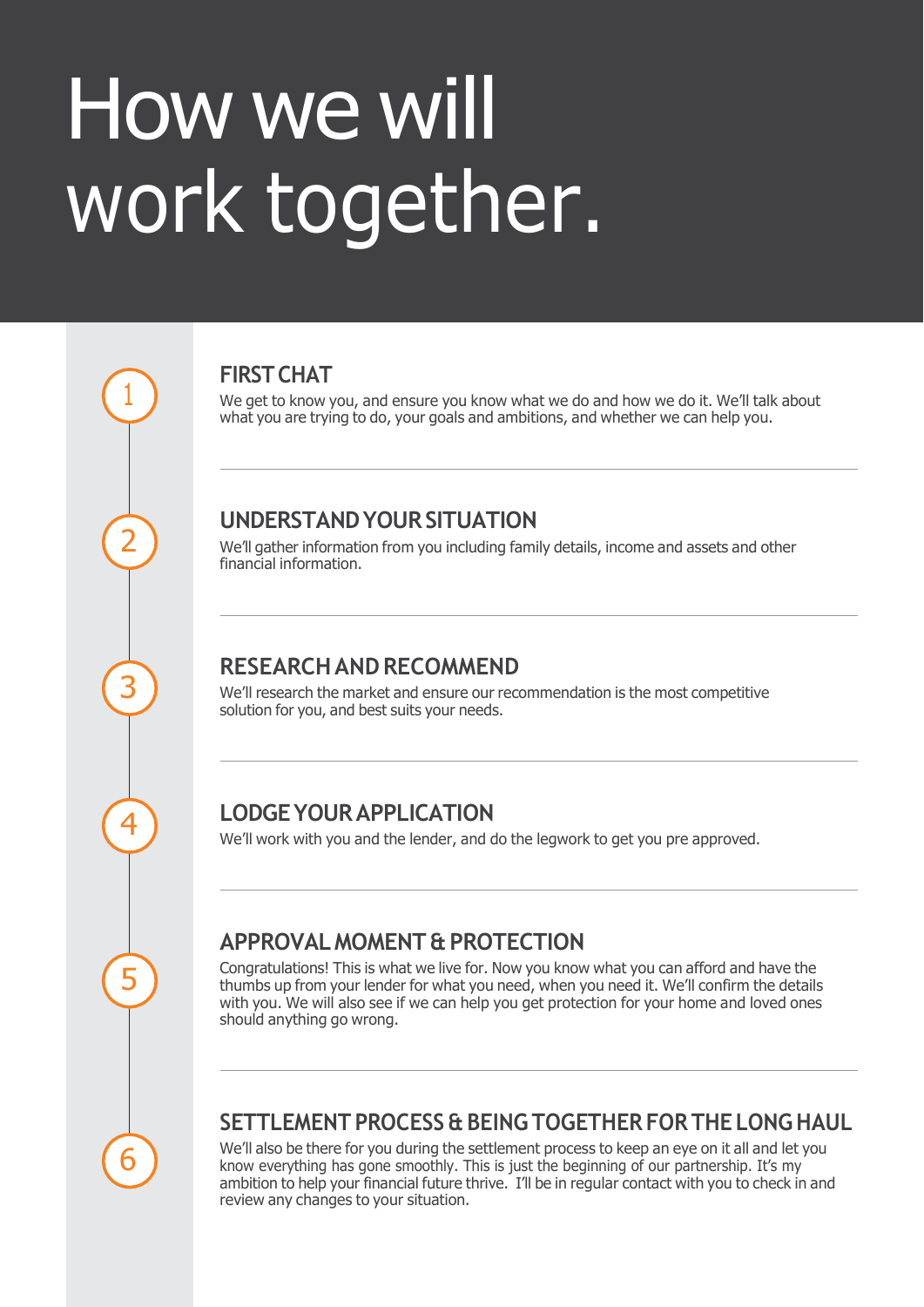### Everything taken care of.

#### **MAKE SURE YOUR LOVED ONES AND LIFESTYLE AREPROTECTED**



Insurance for your lifestyle: Insurance for your stuff:

- 
- Mortgage protection Home and contents
- 
- Trauma cover
- Total and permanent disability
- Life

- Health Car + asset insurance
	-
- Income protection Investment properties

#### **GETTHERIGHTLOANTOGIVEYOUTHEMONEY YOUNEED**



- 
- Investment loans **•** Business loans
- 
- 
- Car loans
- Home loans Personal loans
	-
- Refinance **Equipment loans**
- Commercial loans Construction loans



#### **PLAN FOR THE FUTURE YOU WANT**

What else can we help you with?

- 
- Currency exchange
- KiwiSaver UK pension transfers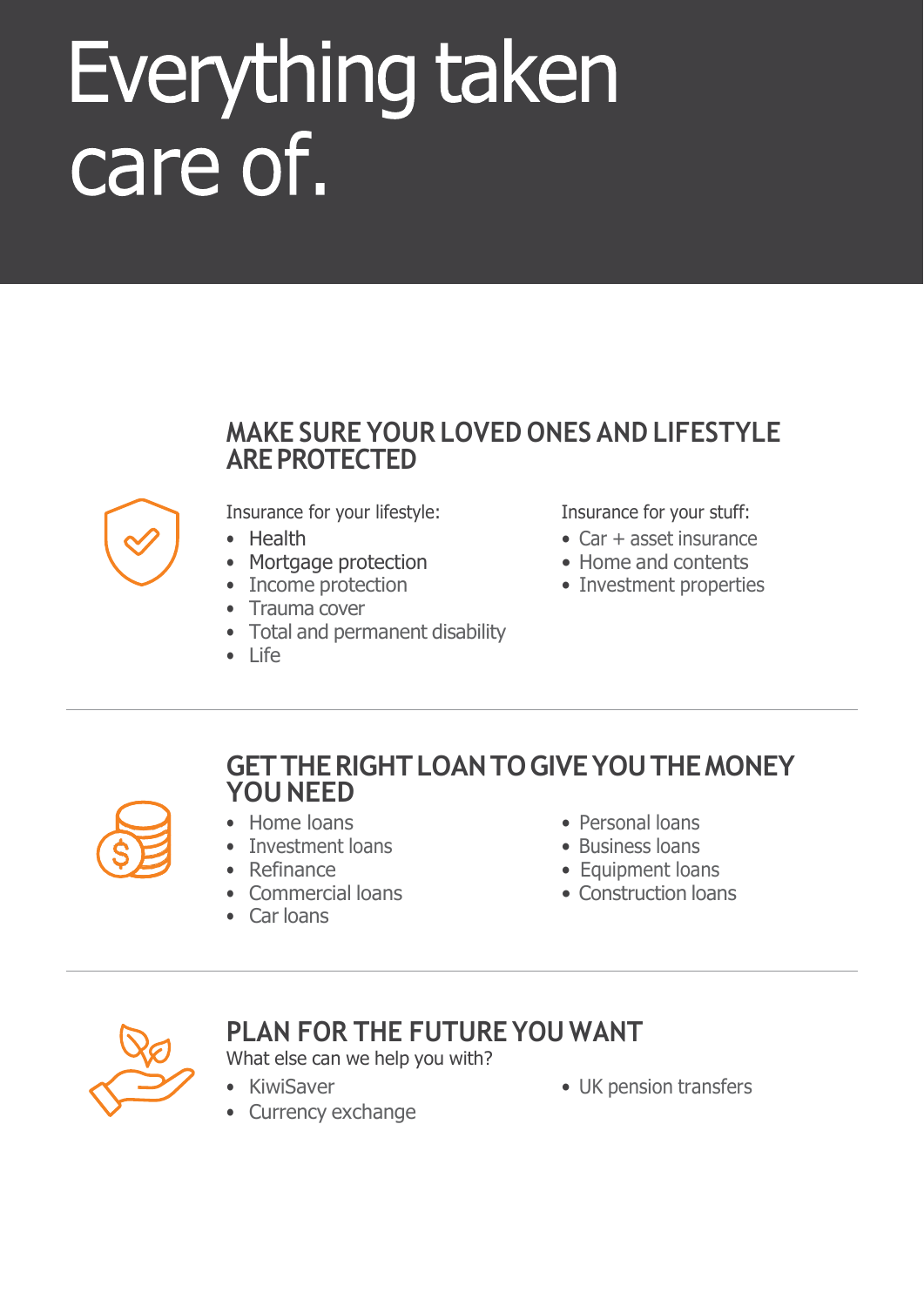

### Disclosure guide.

Here is some key information you need to know to help you understand what type of advice I am able to give you, so that you can make an informed and confident choice when engaging me.

#### Details about me and my Financial Advice Provider

I am a Financial Adviser. I give advice on behalf of a Financial Advice Provider. My details are set out below.

Full Name: Pravish Chandra Address: 29 Astley Ave New Lynn, Waitakere 0600, New Zealand Phone: 021 336 952 Email: [homeloan@lotusfinance.co.nz](mailto:homeloan@lotusfinance.co.nz) FSPR Number: 332246 Name of Financial Advice Provider: Lotus Financial Services Limited Trading as: Lotus Financial Services Limited Address: 29 Astley Avenue, New Lynn, Auckland, 0600, New Zealand Phone: 021 336 952 Email: [homeloan@lotusfinance.co.nz](mailto:homeloan@lotusfinance.co.nz)

My Financial Advice Provider is a member of NZ Financial Services Group Limited

#### Licensing Information

My Financial Advice Provider is authorised to provide a financial advice service under a current financial advice provider licence issued by the Financial Markets Authority in the name of: NZ Financial Services Group Limited

FSPR Number: 286965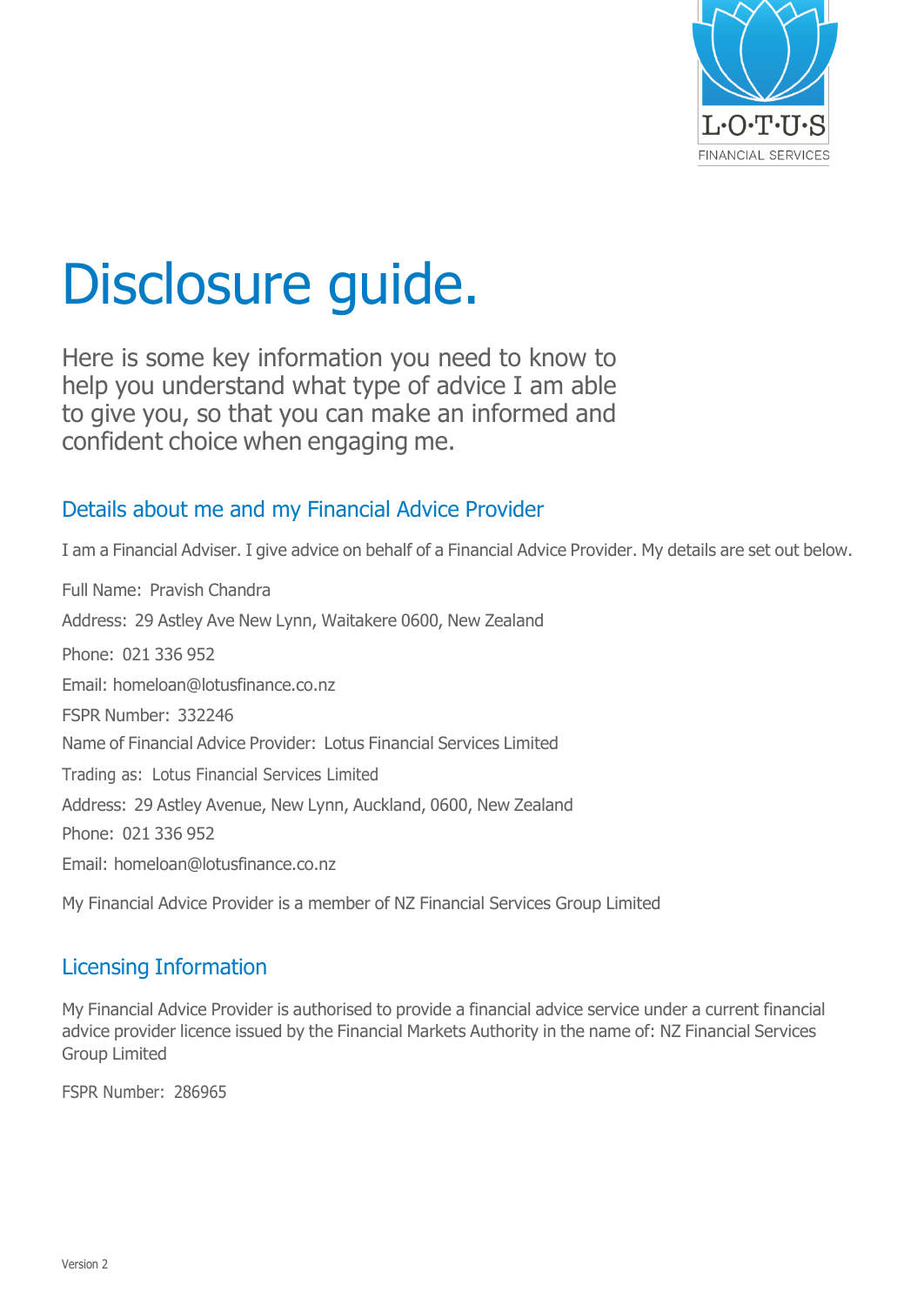#### Nature and scope of advice

The information below will help you understand what type of advice I can provide to you.

#### Services I provide

I will help you choose and apply for a loan that is suitable for your purpose from a panel of lenders (set out below). Once we have chosen a lender and loan terms that are suitable for you, I will help you to obtain an approval.

#### Banks and lenders I use

I source loans from a panel of lenders. The current lenders I can use are:

- 
- ASAP Finance Limited Avanti Finance Cressida Capital
- 
- Liberty Financial Limited NZCU RESIMAC
- 
- The Co-operative Bank CFML CFML Basecorp Finance
- Zip Business

#### Products I can help you with

The types of financial advice products I can give advice on are:

- 
- Home Loans Investment Loans Construction Loans
- What else I can offer

I can help you with other services through my referral partners set out below:

- Tower F&G Asset Finance UK Pension Transfers • XE Money
	-
- I am unable to offer legal or tax advice and recommend you consult your solicitor or accountant for this type of advice.
- ANZ BNZ ASB
	-
- DBR First Mortgage Trust Heartland Bank
	-
- SBS Bank Select Home Loan Southern Cross
	-
- 
- 
- 
- 
- 
- 

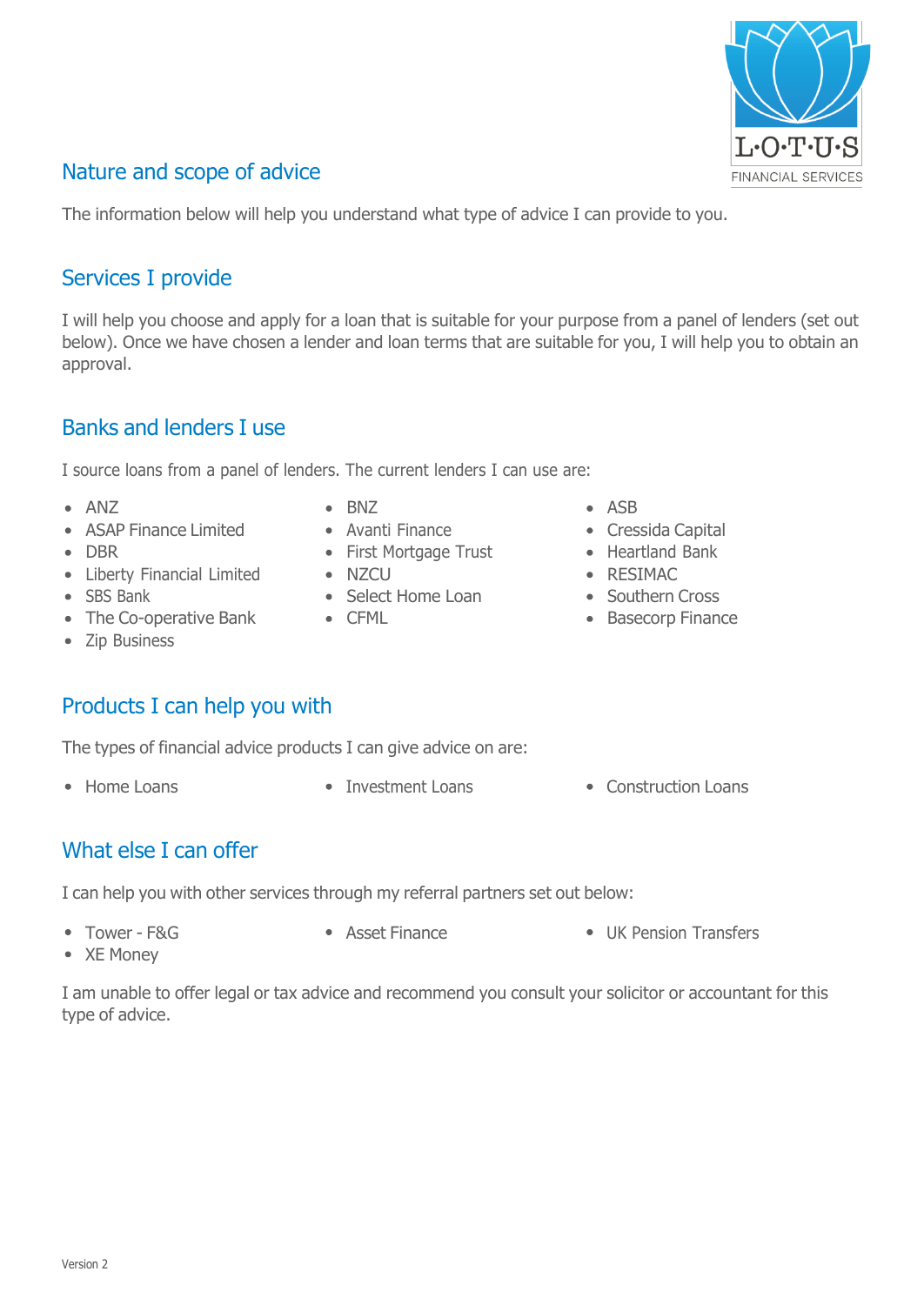

#### Fees and expenses

Generally I won't charge you any fees for the financial advice I provide to you. This is possible because, on settlement of a loan, I usually receive commission from the lender [which is explained in the commission section of this Disclosure Guide]. Any exceptions to this general position are explained below. If these exceptions will apply to you, I will let you know.

One-off fees

I may charge you a one-off fee if the following occurs:

(a) When I don't receive commission from the lender: If you request that I provide financial advice and I do not receive a commission from the lender, I may charge you a one-off fee. Any such fee would be agreed and authorised by you in writing before I complete the services and would be based on an estimate of the time spent providing the advice.

This may arise in the rare event that you request that I provide services in relation to either a product that is offered by a lender that I do not hold an accreditation with, or a product that is outside my usual arrangements with my approved lenders.

(b) When I have to repay commission to the lender: : In the event that, in the 28 month period following drawdown of your loan, your loan is fully or partially repaid or the terms materially changed, and a lender requires that I repay the applicable commission to them, we may charge you a one-off fee. Any such fee would be no more than \$2,500 (plus GST, if any) and would be calculated based on a rate of \$250 (plus GST, if any) per hour of my time spent providing financial advice to you in connection with the applicable loan. The fee I charge you will not exceed the amount of commission I have to repay to the lender.

You will be invoiced for any one-off fee and will be given 30 days to make payment.

#### Commissions & incentives

On settlement of a loan I usually receive a commission payment from the applicable lender.

The commission is generally of an upfront commission payment but I may also receive an ongoing trail commission payment. The upfront commission is calculated as a percentage of the loan at drawdown. A trail commission is calculated as a percentage of the loan outstanding at the relevant time

I may also receive a fixed rate roll over fee from the applicable lender if I assist in refixing your loan.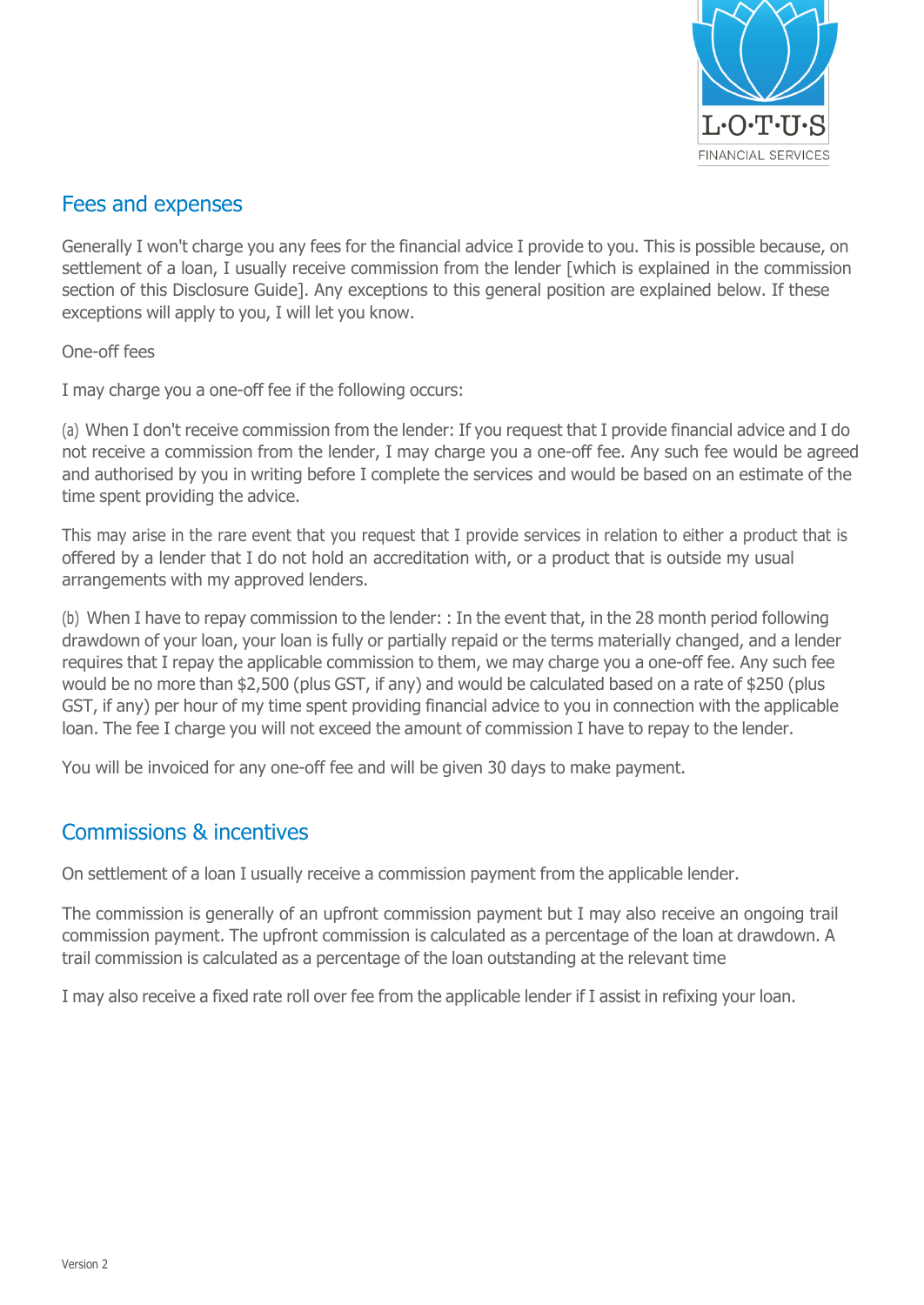

The maximum percentage that each lender uses to calculate upfront and trail commissions, and the maximum fixed rate roll over fees (refix fees), are set out in the table below. If there are any variations to these percentages or other commission payments that may apply, specific to your loan application, I will disclose this to you as part of my advice process.

I may also receive a referral fee or commission payment if I refer you to our referral partners listed above. I will give you more information about how that referral fee or commission is calculated, before proceeding

From time to time, I may receive incentives or rewards from lenders. For example, they may provide me with gifts, tickets to events or other incentives.

I manage the conflicts of interest arising from these commission payments by:

- Following an advice process that ensures I understand your needs and goals so that I always recommend the best product for you regardless of the type and amount of commission I will receive.
- Ensuring the amount of any loan is in accordance with your identified needs.
- Providing you with the table below showing commission rates and types by lender
- Undertaking regular training on how to manage conflicts of interest.

| Lender                      | Upfront | Trail    | <b>Refix</b> |
|-----------------------------|---------|----------|--------------|
| ANZ                         | 0.85%   | $0.00\%$ | \$150.00     |
| <b>BNZ</b>                  | 0.55%   | 0.15%    | \$0.00       |
| <b>ASB</b>                  | 0.85%   | $0.00\%$ | \$150.00     |
| <b>ASAP Finance Limited</b> | 0.80%   | $0.00\%$ | \$0.00       |
| Avanti Finance              | 0.80%   | $0.00\%$ | \$0.00       |
| Cressida Capital            | 1.00%   | $0.00\%$ | \$0.00       |
| <b>DBR</b>                  | 1.00%   | $0.00\%$ | \$0.00       |
| First Mortgage Trust        | 1.00%   | $0.00\%$ | \$0.00       |
| Heartland Bank              | 1.50%   | $0.00\%$ | \$0.00       |
| Liberty Financial Limited   | 0.60%   | 0.15%    | \$0.00       |
| <b>NZCU</b>                 | 0.50%   | $0.00\%$ | \$0.00       |
| <b>RESIMAC</b>              | 0.60%   | 0.15%    | \$0.00       |
| SBS Bank                    | 0.80%   | $0.00\%$ | \$150.00     |
| Select Home Loan            | 0.60%   | 0.15%    | \$0.00       |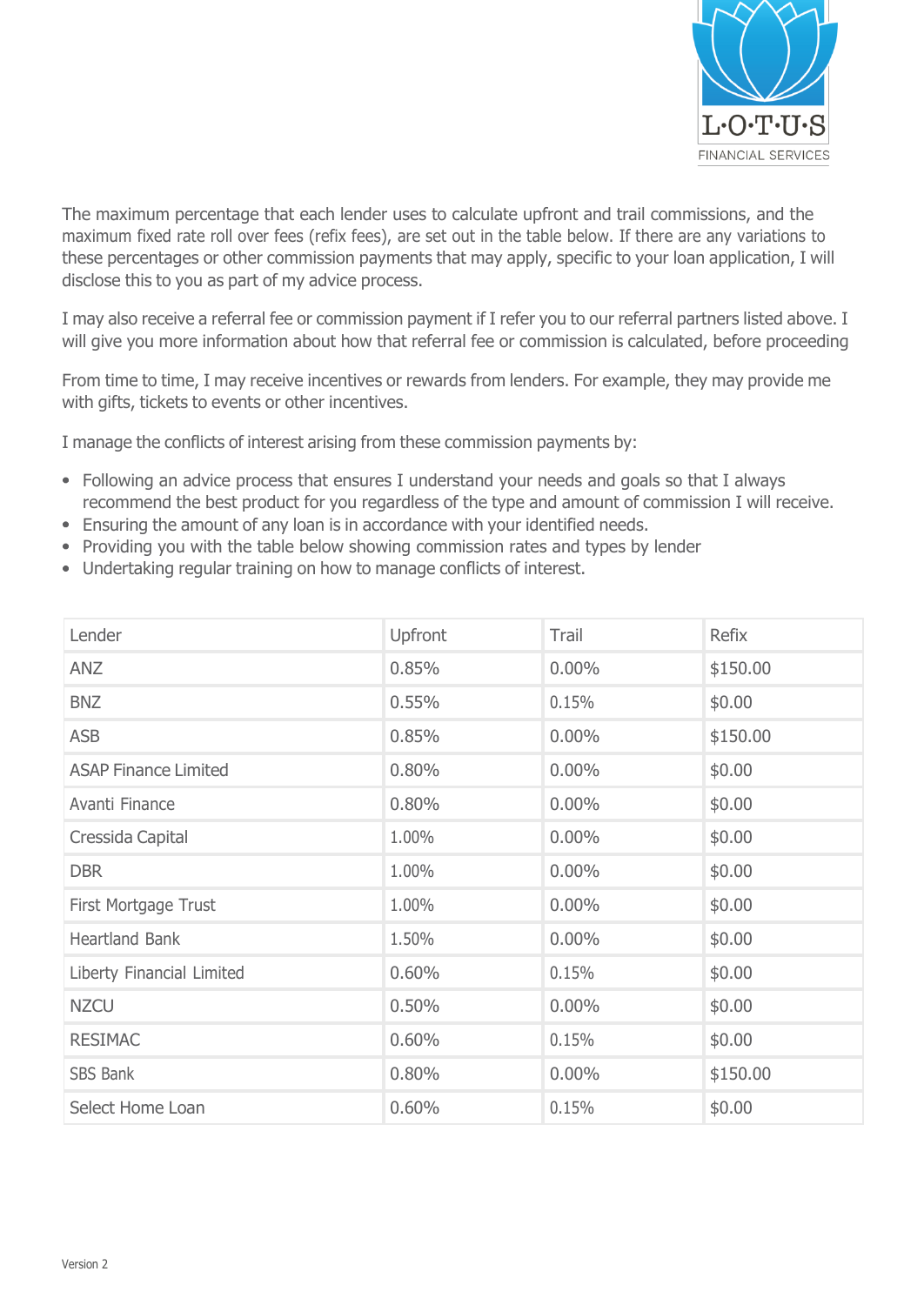

| Southern Cross          | 1.00% | $0.00\%$ | \$0.00   |
|-------------------------|-------|----------|----------|
| The Co-operative Bank   | 0.70% | $0.00\%$ | \$150.00 |
| <b>CFML</b>             | 1.50% | $0.00\%$ | \$0.00   |
| <b>Basecorp Finance</b> | 1.00% | $0.00\%$ | \$0.00   |
| <b>Zip Business</b>     | 1.00% | $0.00\%$ | \$0.00   |

#### Privacy policy & security

I will collect personal information about you in accordance with my Privacy Policy. I regard client confidentiality as of paramount importance. I will not disclose any confidential information obtained from or about you to any other person, except in accordance with my Privacy Policy. The electronic platform I use to store your personal information is secure and run-on Drop Box Web Services.

#### Complaints Process

If you have a complaint about my financial advice or the service I gave you, you need to tell me about it. You can contact my internal complaints service by phoning or emailing me using the heading Complaint - (Your Name). Please set out the nature of your complaint, and the resolution you are seeking. I aim to acknowledge receipt of this within 24 hours. I will then record your complaint in our Complaints Register and will work with you to resolve your complaint. I may want to meet with you to better understand your issues. I aim to provide an answer to you within 7 working days of receiving your complaint. If we cannot agree on a resolution, you can refer your complaint to our external dispute resolution service. This service is independent and will cost you nothing and will assist us to resolve things with you. Details of this service are:

Insurance & Financial Services Ombudsman Scheme [info@ifso.nz](mailto:info@ifso.nz) 0800 888 202